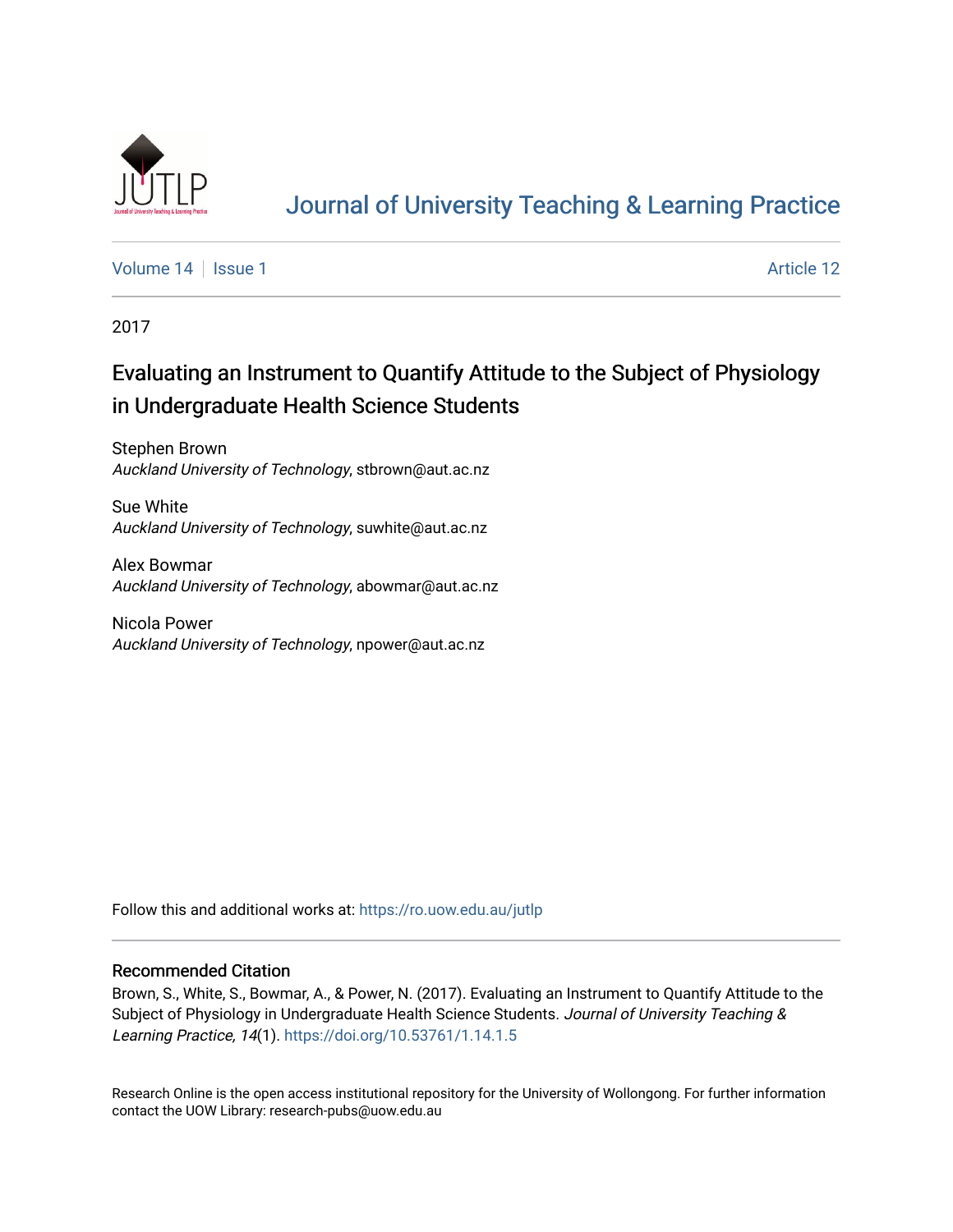### Evaluating an Instrument to Quantify Attitude to the Subject of Physiology in Undergraduate Health Science Students

### Abstract

The attitude toward a subject contributes to both academic engagement and success at university, yet it is not routinely measured in undergraduate students. Therefore, in two consecutive introductory courses in Human anatomy and physiology (HAP 1, n= 239, and HAP 2, n=329), an instrument to quantify undergraduate students' attitude to the subject of physiology (ASPI) was evaluated using exploratory factor analysis (EFA). In both HAP 1 and HAP 2, EFA indicated two latent components – affective (component 1) and cognitive (component 2). Items comprising each component were consistent for both courses, and alpha coefficients >0.7 indicated good internal consistency. Differences in affective attitude and cognitive attitude between HAP 1 and HAP 2 indicated that students had a more negative attitude to physiology in HAP 2. The ASPI may be a useful instrument to quantify affective and cognitive attitude in undergraduates studying physiology, thus complementing routine assessment of academic performance.

### Keywords

attitude, anatomy and physiology, exploratory factor analysis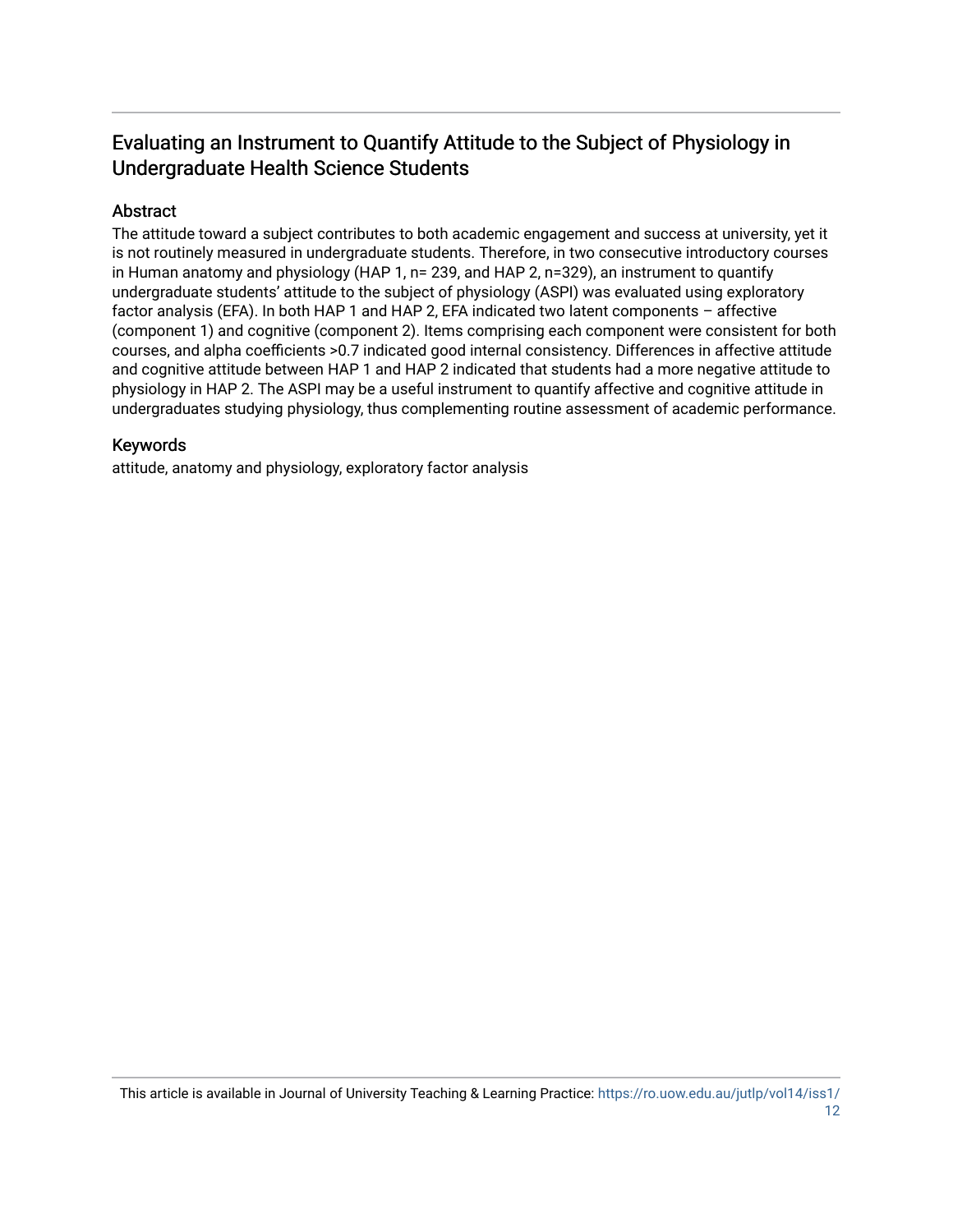

## [Journal of University Teaching & Learning Practice](https://ro.uow.edu.au/jutlp)

[Volume 14](https://ro.uow.edu.au/jutlp/vol14) | [Issue 1](https://ro.uow.edu.au/jutlp/vol14/iss1) Article 12

2017

## Evaluating an Instrument to Quantify Attitude to the Subject of Physiology in Undergraduate Health Science Students

Stephen Brown Dr Auckland University of Technology, stbrown@aut.ac.nz

Sue White Auckland University of Technology, suwhite@aut.ac.nz

Alex Bowmar Dr. Auckland University of Technology, abowmar@aut.ac.nz

Nicola Power Auckland University of Technology, npower@aut.ac.nz

Follow this and additional works at: [https://ro.uow.edu.au/jutlp](https://ro.uow.edu.au/jutlp?utm_source=ro.uow.edu.au%2Fjutlp%2Fvol14%2Fiss1%2F12&utm_medium=PDF&utm_campaign=PDFCoverPages) 

### Recommended Citation

Brown, S., White, S., Bowmar, A., & Power, N. (2017). Evaluating an Instrument to Quantify Attitude to the Subject of Physiology in Undergraduate Health Science Students. Journal of University Teaching & Learning Practice, 14(1). [https://ro.uow.edu.au/jutlp/vol14/iss1/12](https://ro.uow.edu.au/jutlp/vol14/iss1/12?utm_source=ro.uow.edu.au%2Fjutlp%2Fvol14%2Fiss1%2F12&utm_medium=PDF&utm_campaign=PDFCoverPages) 

Research Online is the open access institutional repository for the University of Wollongong. For further information contact the UOW Library: research-pubs@uow.edu.au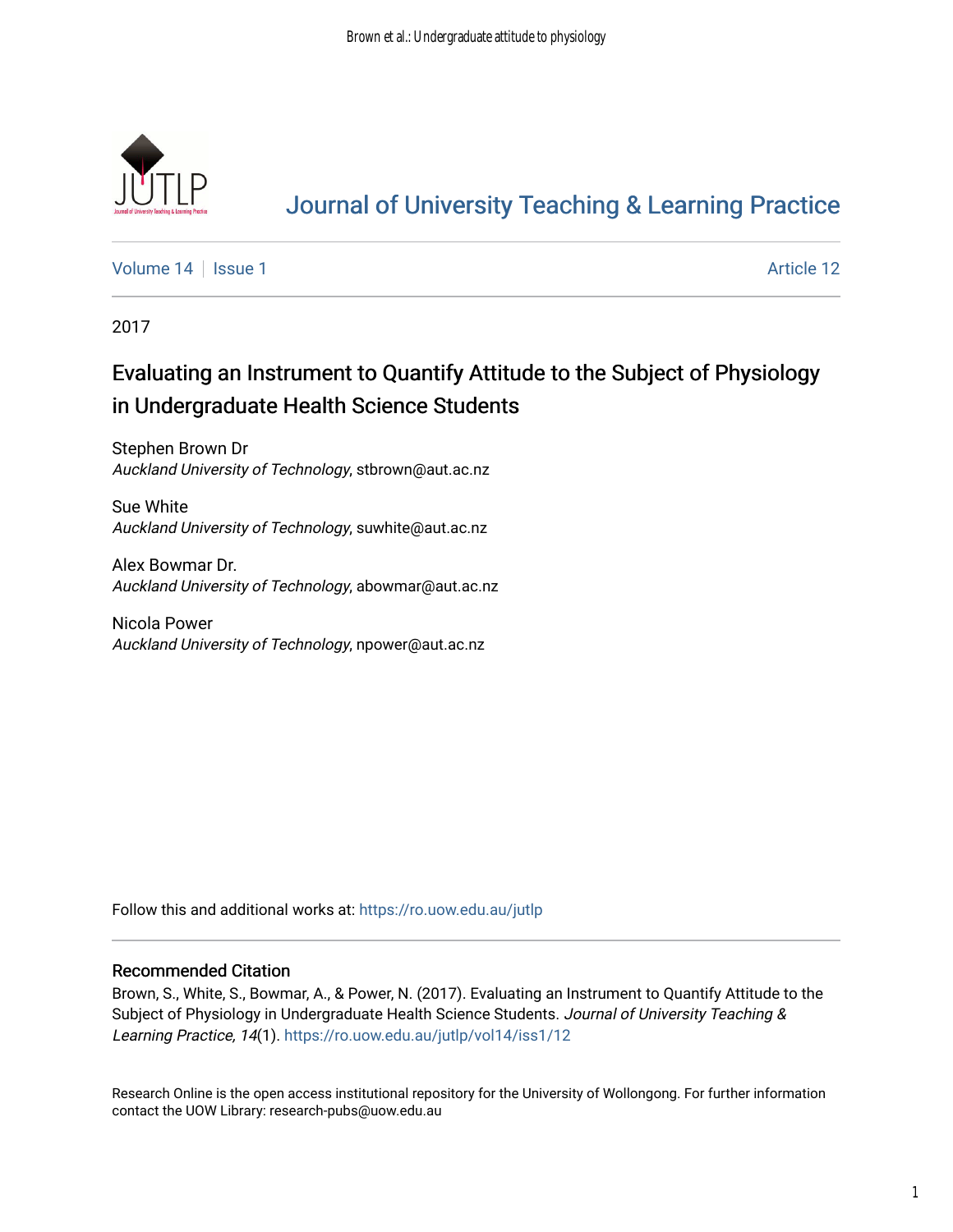### Evaluating an Instrument to Quantify Attitude to the Subject of Physiology in Undergraduate Health Science Students

### Abstract

The attitude toward a subject contributes to both academic engagement and success at university, yet it is not routinely measured in undergraduate students. Therefore, in two consecutive introductory courses in Human anatomy and physiology (HAP 1, n= 239, and HAP 2, n=329), an instrument to quantify undergraduate students' attitude to the subject of physiology (ASPI) was evaluated using exploratory factor analysis (EFA). In both HAP 1 and HAP 2, EFA indicated two latent components – affective (component 1) and cognitive (component 2). Items comprising each component were consistent for both courses, and alpha coefficients >0.7 indicated good internal consistency. Differences in affective attitude and cognitive attitude between HAP 1 and HAP 2 indicated that students had a more negative attitude to physiology in HAP 2. The ASPI may be a useful instrument to quantify affective and cognitive attitude in undergraduates studying physiology, thus complementing routine assessment of academic performance.

### Keywords

attitude, anatomy and physiology, exploratory factor analysis

This article is available in Journal of University Teaching & Learning Practice: [https://ro.uow.edu.au/jutlp/vol14/iss1/](https://ro.uow.edu.au/jutlp/vol14/iss1/12) [12](https://ro.uow.edu.au/jutlp/vol14/iss1/12)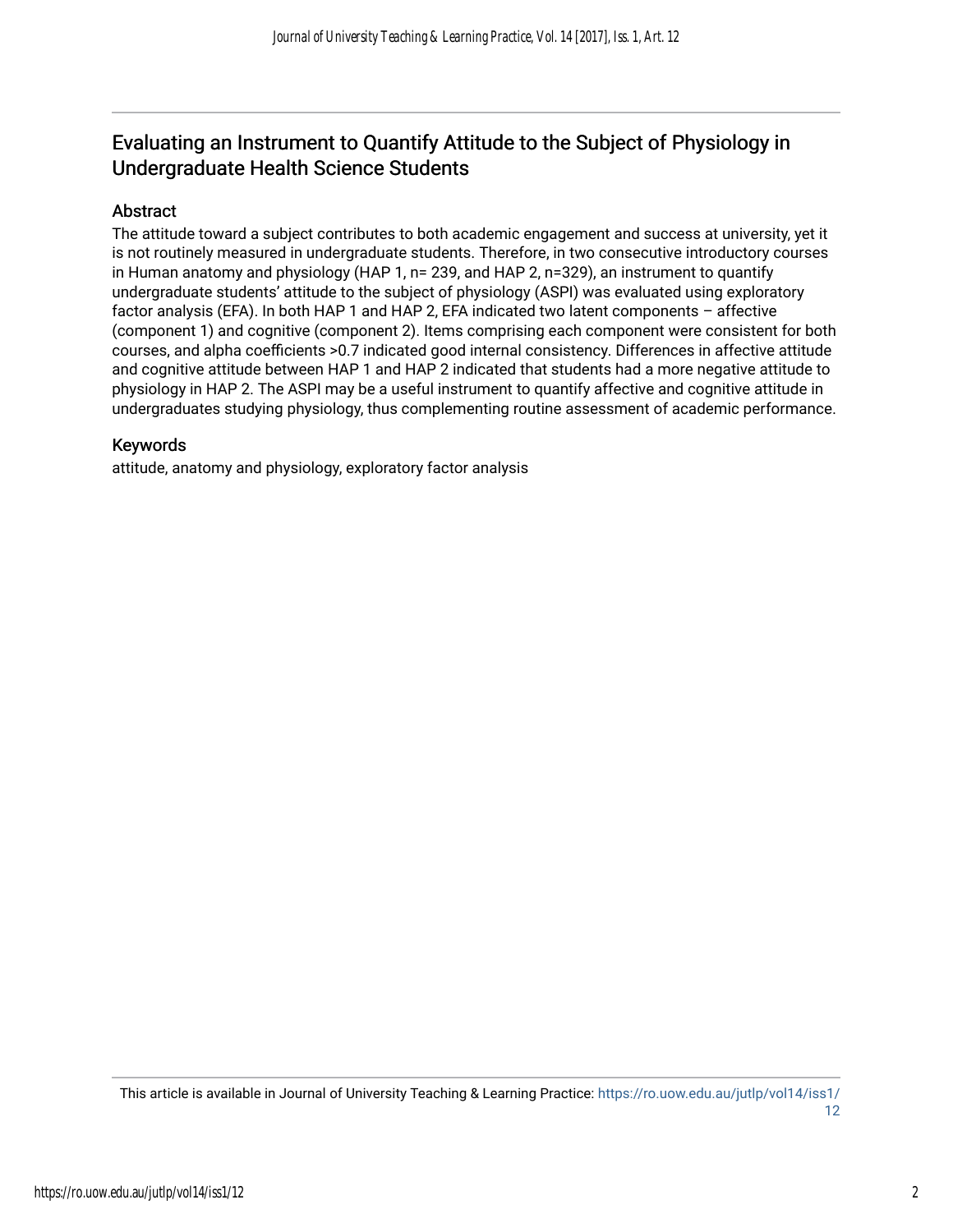### **Introduction**

Undergraduates are expected to develop an understanding of subject-specific content, and both the delivery and assessment of this understanding is supported by an extensive body of teaching and learning pedagogy. However, students' attitude to a subject they are expected to study is rarely measured, yet a positive attitude may correlate with higher achievement (Osborne, Simon & Collins 2003; Xu & Lewis 2011; Xu, Southam & Lewis 2012). Also, a positive attitude toward learning new academic content may support ongoing professional education, helping to ensure flexibility within the workplace. Thus, it would seem appropriate to quantify students' attitude to a subject during their undergraduate degree, as this could complement the regular assessment of content-specific knowledge (Berg 2005; Bauer 2008). Developing a positive attitude toward learning, particularly at the start of an undergraduate program of study, may be important for the consistent achievement required at university, and prepare a graduate for the continual professional development expected throughout a health-care career.

Attitude reflects the tendency to respond to a certain stimulus – in this instance, the learning of physiology. The response has both affective and cognitive elements, thus forming a bipartite theoretical model of attitude (Bagozzi & Burnkrant 1979; Rosenberg & Hovland 1960). The "affective" reflects emotional responses through individual preferences to the stimulus, whereas the "cognitive" reflects an individual's knowledge and understanding about the stimulus (Xu, Southam & Lewis 2012). This view of attitude suggests a clear distinction between thoughts and emotions. Thus, attitude to physiology may be identified and quantified within this bipartite structure, but only if appropriate instruments are used that identify these constructs. Somewhat simplistically, attitude in general can be summarised as being positive or negative; it is logical, therefore, to also consider a positive or negative *cognitive* attitude, and a positive or negative *affective* attitude. Therefore, an instrument to quantify attitude and the underlying constructs of attitude may be a useful tool to quantify the effects of novel approaches to teaching physiology.

Teaching pedagogy aimed at developing a positive attitude toward science can be implemented within a curriculum. For example, debate (Shaw 2012), educational games (Akl, Sackett, Erdley, Mustafa, Fiander, Gabriel & Schünemann 2013), role-play (Koponen, Pyorala & Isotalus 2012) and practical experience (Freedman 1997; Abdullah, Mohamed & Ismail 2009) have all been used to develop positive attitudes toward the study of science. However, to quantify the possible influence these pedagogies have on attitudes toward physiology in an undergraduate curriculum, an appropriate and valid instrument that measures attitude is required. The Colorado Learning Attitudes about Science Survey (CLASS; Barbera, Adams, Weiman & Perkins 2008; Heredia & Lewis 2012) has been used to quantify attitude to science in undergraduate students, but not specifically physiology. Also, the Attitudes to the Subject of Chemistry Inventory (ASCI: Bauer 2008; Xu & Lewis 2011; Brown, Sharma, Wakeling, Naiker, Chandra, Gopalan & Bilimoria 2014) has also been used to quantify attitude in an undergraduate curriculum; a modified version of this instrument – the Attitude to the Subject of Physiology Inventory (ASPI) – is evaluated in the current study.

The aim of the current study was to evaluate the ASPI using an exploratory factor analysis approach. We hypothesised that the instrument may contain affective and cognitive sub-scales that could be used to quantify these components of attitude in undergraduate students. Also, we used the ASPI instrument to quantify students' attitudes to physiology in two introductory courses in physiology, where courses were sequential and passing the first was a prerequisite for the second. It was hypothesised that a similar data structure (with two components) would comprise the attitude scores for both courses, and that each component would score similarly in each course.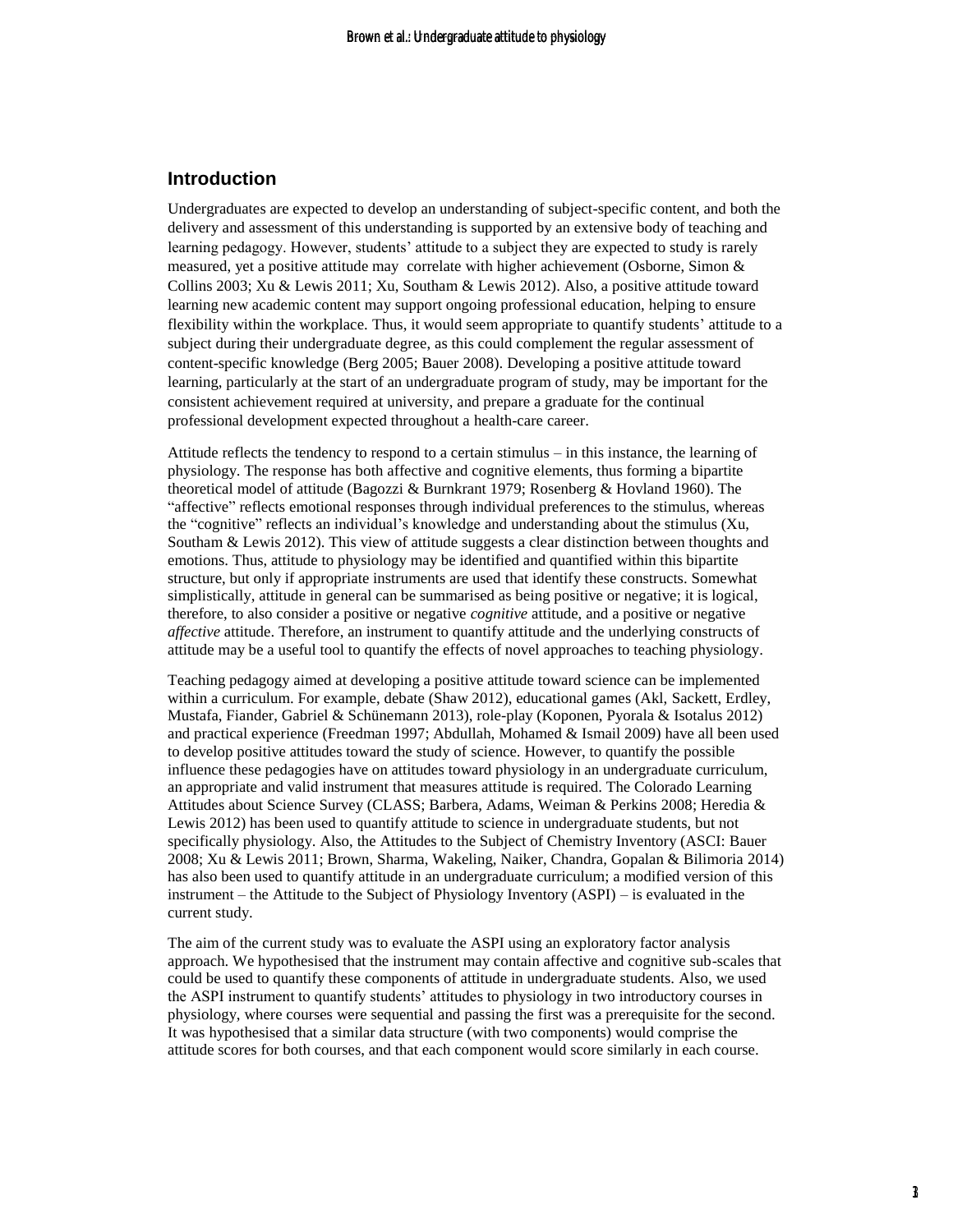### **Methods**

This study was carried out at a large, publicly funded higher-education institution approved by its Human Ethics Committee. The university offers a new enrolment opportunity for all prospective students in both January and June; therefore many courses run in both semester periods. A compulsory introductory course in human anatomy and physiology (HAP 1) is taught to all Bachelor of Health Sciences students in their first semester in the program. Passing this course is a requirement for continued progression beyond the first semester and into a second-semester course in human anatomy and physiology (HAP 2).

*Figure 1.* Attitude to the Subject of Physiology Inventory – A a 20-item semantic differential instrument used to quantify attitude in undergraduate students studying two introductory courses in physiology



The health-science programs include nursing, paramedicine, midwifery, physiotherapy, sport and recreation, podiatry, occupational health, oral health and a "standard pathway" (which allows students to enrol but not commit themselves to a named program of study). Students on the Applied Science and Medical Laboratory Science programs are also required to complete and pass both HAP 1 and HAP 2. The programs typically attract students with a diverse range of preuniversity educational experiences, including school leavers and those re-entering formal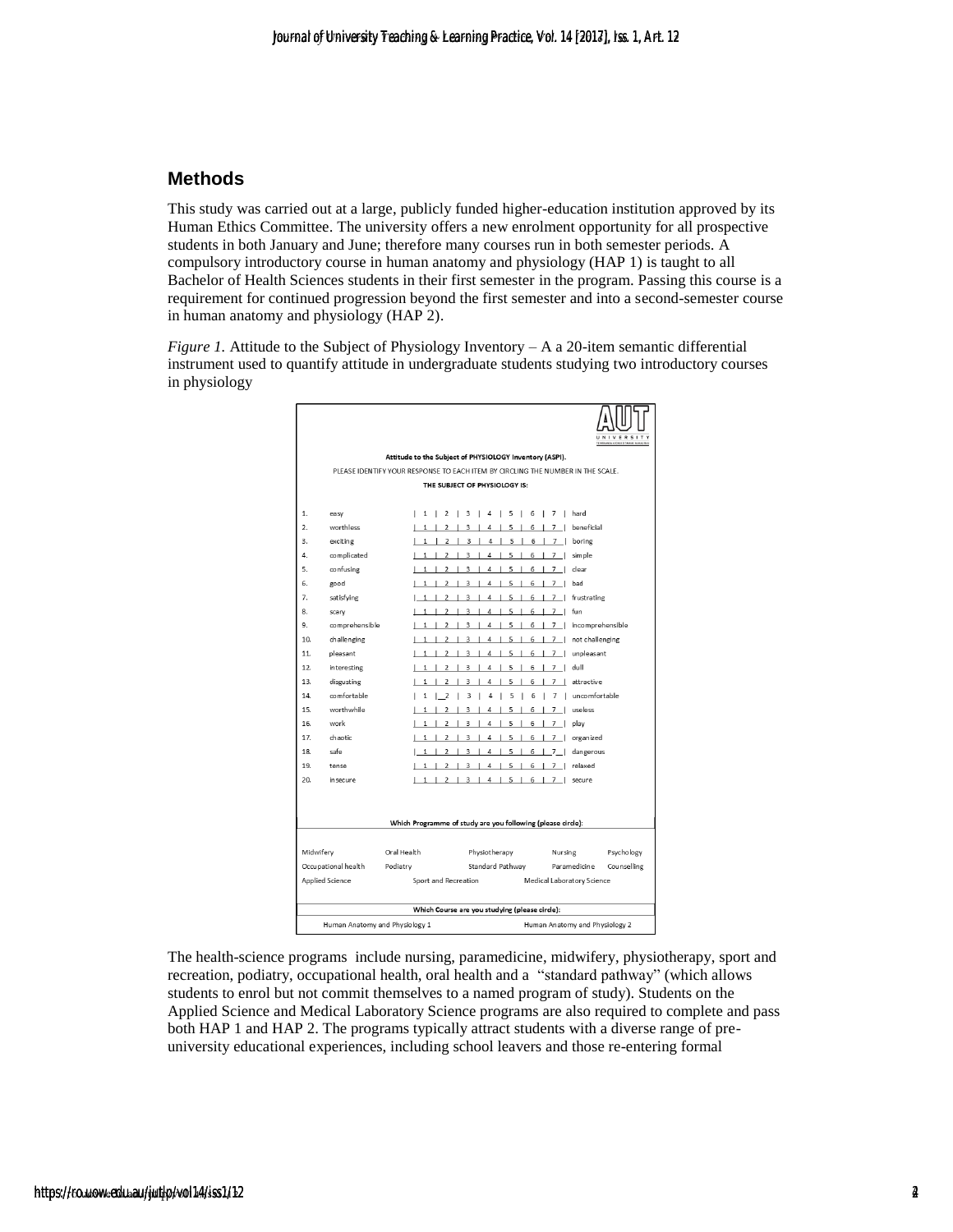education following a period of either work or unemployment. The gender balance varied considerably between named programs, with approximately 1:1 (female:male) for the sport and recreation program, and approximately 10:1 (female:male) for the nursing programme. The students' demographics were not specifically collected for this study, as access to both student identity and confidential personal details was restricted by the Ethics Committee.

The HAP 1 and HAP 2 courses were delivered as a weekly three-hour lecture (recorded at the time of initial delivery and made available to all students for the remainder of the course), and a weekly two-hour tutorial, over a 13-week period. A mid-semester break of two weeks occurred after week 6 of timetabled lectures, and on return, a seven-week continuous period concluded with an additional two-week examination period. All lecture slides for HAP 1 could be pre-purchased by students, or were made available as downloadable PowerPoint slides (for HAP 2). Additional work sheets were supplied to support learning outcomes in the tutorial sessions. Two one-hour laboratory sessions were part of the HAP 1 course: a bone and joint dissection (bovine) and a heart and lung dissection (lamb). Also, two laboratory sessions were part of the HAP 2 course: the determination of blood-type antigens and the growth of cutaneous microbiota on a culture medium. Students were strongly encouraged to purchase an introductory anatomy and physiology textbook, and although attendance at both lectures and tutorials was not compulsory, it was strongly encouraged. A previously evaluated instrument to measure attitude toward the subject of chemistry (ASCI)(Bauer 2008) was the basis for the instrument used in the current study.

The Attitude to the Subject of Physiology Inventory (ASPI) (Figure 1) was administered to students by university staff not responsible for teaching or assessing the students. Data was collected in weeks 4 and 5 of the course, as this was before any major assessment, but captured all enrolled students (the late-enrolment period extended to the end of week 2). The inventory had 20 equally weighted items, each assessed using a seven-point Likert scale. All students were given appropriate instruction on completing the questionnaire and were given a participant information sheet that described the background and purpose of the research. All data was analysed using appropriate software (IBM SPSS version 22). An exploratory factor analysis was performed on the questionnaire responses using the principle component analysis method with varimax rotation; this method was used on responses for each course separately. The internal validity of any identified components was assessed using the Cronbach's alpha  $(\alpha)$  coefficient.

### **Results**

**HAP 1**: Data were obtained from 239 respondents (>90% return). The Kaiser-Meyer-Olkin measure of sampling adequacy was .869, indicating that the data was suitable for the exploratory factor analysis. A two-factor solution explained 47.8% of the total variance. Initial Eigenvalues of 5.79 and 3.75 were calculated for components 1 and 2, respectively, and visual inspection of the scree plot supported a two-component solution. Eleven items loaded onto component 1, and 8 items loaded onto component 2 (Table 1), with item loadings <.45 excluded. The items that loaded onto components one and two, which have been described as affective and cognitive, respectively, are listed in full in Table 3. The internal consistency of each component was >0.78.

**HAP 2:** Data was obtained from 329 respondents (> 90% return). The Kaiser-Meyer-Olkin measure of sampling adequacy was .875, indicating that the data was suitable for the exploratory factor analysis. A two-factor solution explained 44.8% of the total variance. Initial Eigenvalues of 5.69 and 3.27 were calculated for components 1 and 2, respectively, and visual inspection of the scree plot further supported a two-component solution. Twelve items loaded onto component 1, and seven items loaded onto component 2 (Table 1). Items with loadings <.45 were excluded. The items that loaded onto components one and two, which have been described as affective and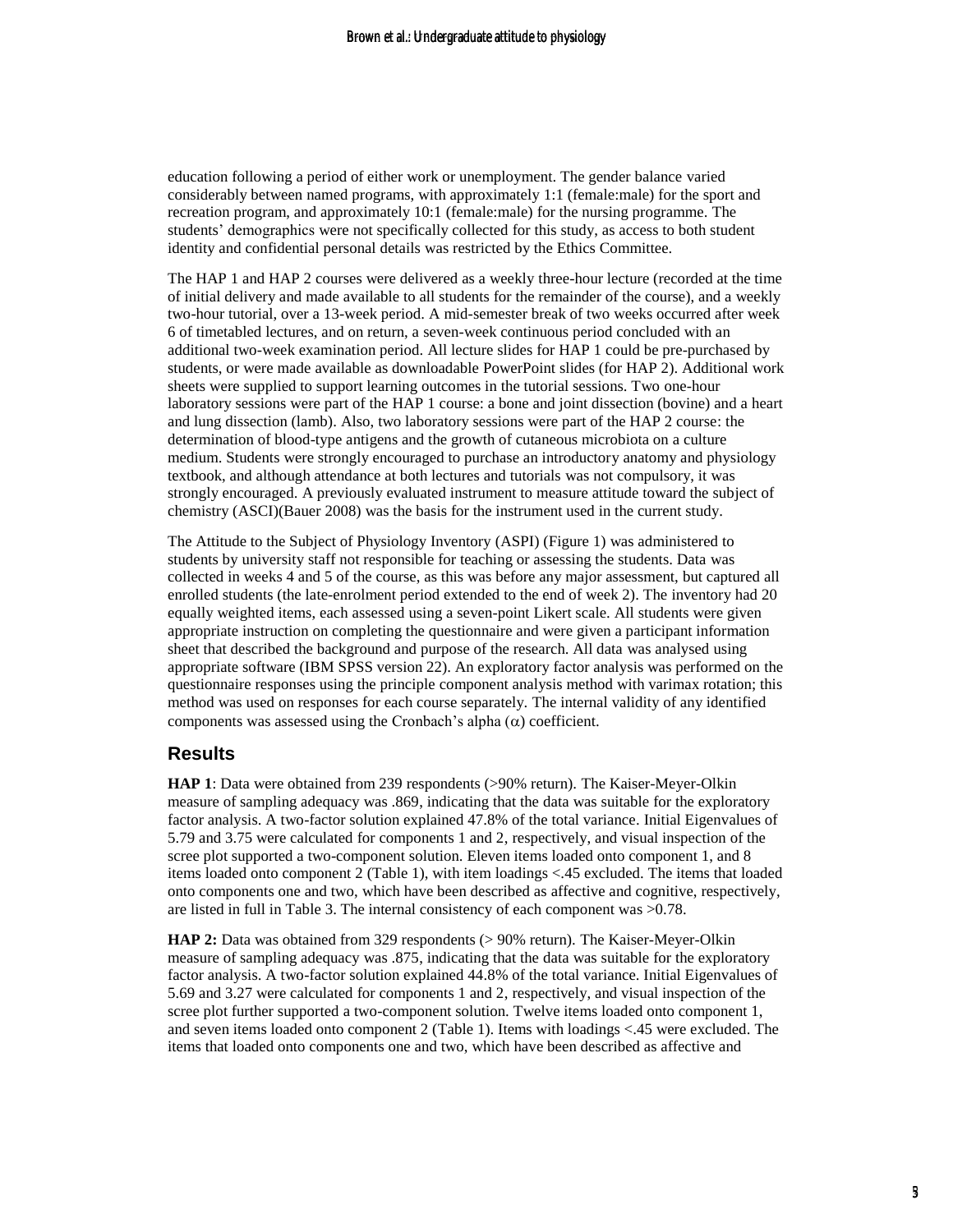cognitive, respectively, are listed in full in Table 3. The internal consistency of each component was >0.74.

| HAP <sub>1</sub> |              |              | HAP <sub>2</sub> |           |              |
|------------------|--------------|--------------|------------------|-----------|--------------|
| Item             | Component    |              | Item             | Component |              |
|                  | $\mathbf{1}$ | $\mathbf{2}$ |                  | 1         | $\mathbf{2}$ |
| α                | 0.786        | 0.788        | $\alpha$         | 0.741     | 0.772        |
| q6               | .812         |              | q12              | .751      |              |
| q12              | .809         |              | q15              | .741      |              |
| q11              | .747         |              | q6               | .735      |              |
| q15              | .739         |              | q11              | .699      |              |
| q7               | .663         |              | q7               | .673      |              |
| q14              | .650         |              | q14              | .660      |              |
| q13              | $-.638$      |              | q9               | .650      |              |
| q18              | .571         |              | q13              | $-0.596$  |              |
| q9               | .540         |              | q2               | $-.577$   |              |
| q2               | $-.504$      |              | q3               | .575      |              |
| q3               | .460         |              | q18              | .533      |              |
|                  |              |              | q20              | $-.492$   |              |
| q19              |              | .767         | q19              |           | .689         |
| q5               |              | .745         | q10              |           | .681         |
| q <sub>4</sub>   |              | .737         | q <sub>4</sub>   |           | .672         |
| q10              |              | .718         | q5               |           | .668         |
| q1               |              | $-0.619$     | q16              |           | .589         |
| q16              |              | .578         | q1               |           | $-572$       |
| q8               |              | .536         | q8               |           | .532         |

*Table 1.* Component loadings for ASPI items identified during exploratory factor analysis

The extraction method was Principal Component Analysis, and the rotation method was varimax with Kaiser normalisation (rotation converged in three iterations).

*Table 2.* Mean (standard deviation) component scores for cognitive and affective components of attitude in students in two introductory human anatomy and physiology (HAP) courses

|           | HAP $1(n=239)$ | HAP $2(n=329)$ |
|-----------|----------------|----------------|
| Affective | 4.67(0.68)     | $4.54(0.62)$ * |
| Cognitive | 3.70(0.45)     | $3.44(0.58)$ * |

These values were obtained from the sum of the responses for each scale item composing that scale (maximum score for each item was 7) divided by the number of items in the component. \* denotes a significant difference (P<0.001) using a Student *t*-test.

**Comparing HAP 1 with HAP 2:** Two components were identified with both HAP 1 and HAP 2, and in both cases these were termed affective (component 1) and cognitive (component 2). Component scores were calculated by summing the scores for the items contributing to each component (allowing for reverse coding on items 1, 3, 6-9, 11-16, 19, and 20 – an approach consistent with the original development of the instrument; Bauer 2008), and dividing this value by the number of items in the component. Thus, mean scores for both cognitive and affective components were calculated for both HAP 1 and HAP 2 respondents (Table 2). Lower scores for both the cognitive and affective components of attitude were recorded for HAP 2 than for HAP 1.

*Table 3.* ASPI items contributing to the affective component and the cognitive component in two introductory courses in Human anatomy and physiology (HAP 1 and HAP 2).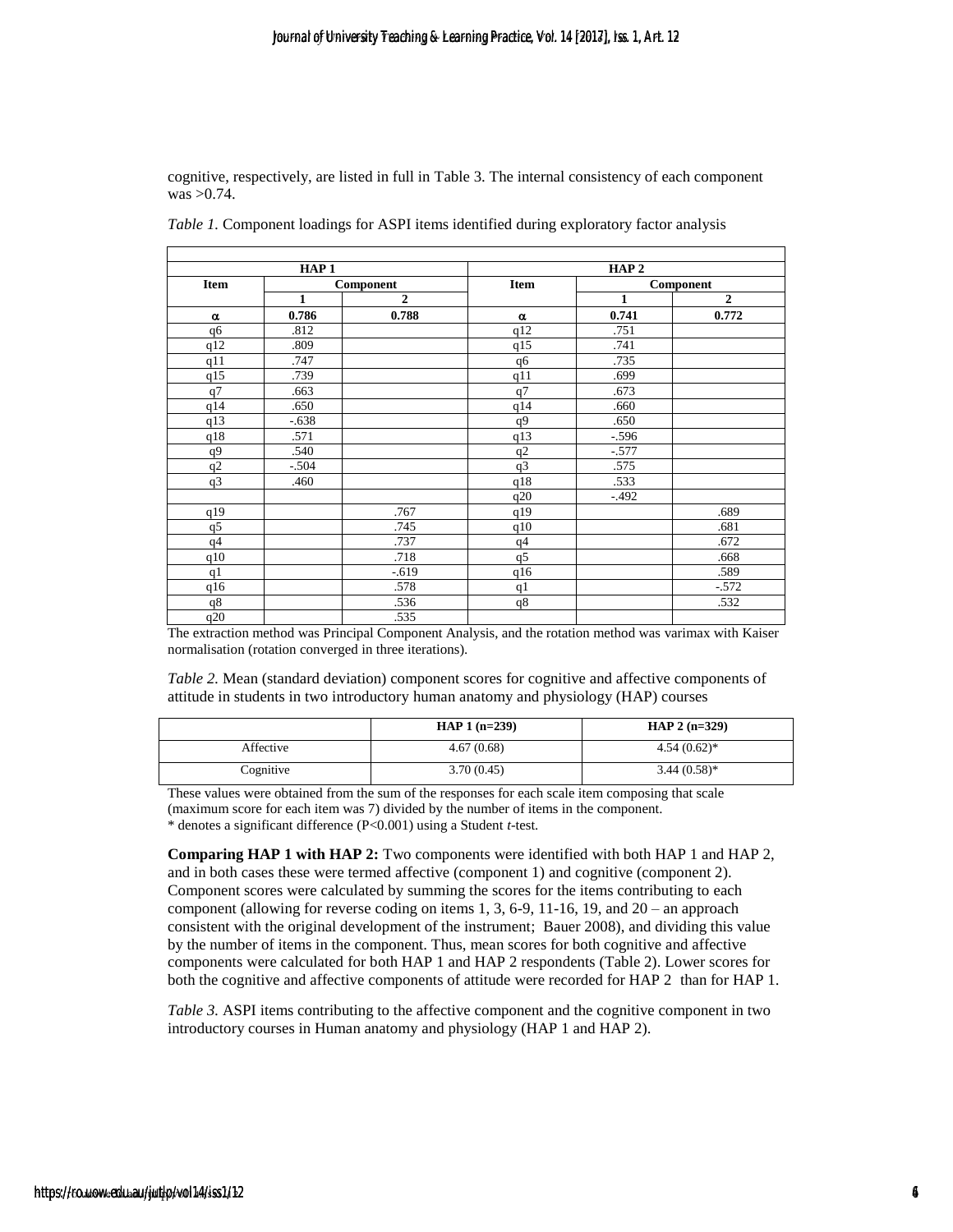| HAP <sub>1</sub> |                |                 |                  |
|------------------|----------------|-----------------|------------------|
|                  | <b>Item</b>    | "positive" term | "negative" term  |
| Component 1:     | $\mathfrak{2}$ | beneficial      | worthless        |
| Affective        | 3              | exciting        | boring           |
|                  | 6              | good            | bad              |
|                  | 7              | satisfying      | frustrating      |
|                  | 9              | comprehensible  | incomprehensible |
|                  | 11             | pleasant        | unpleasant       |
|                  | 12             | interesting     | dull             |
|                  | 13             | disgusting      | attractive       |
|                  | 14             | comfortable     | uncomfortable    |
|                  | 15             | worthwhile      | useless          |
|                  | 18             | safe            | dangerous        |
| Component 2:     | $\mathbf{1}$   | easy            | hard             |
|                  | $\overline{4}$ | complicated     | simple           |
| Cognitive        | 5              | clear           | confusing        |
|                  | 8              | fun             | scary            |
|                  | 10             | not challenging | challenging      |
|                  | 16             | play            | work             |
|                  | 19             | relaxed         | tense            |
|                  | 20             | secure          | insecure         |
| HAP <sub>2</sub> |                |                 |                  |
|                  | <b>Item</b>    | "positive" term | "negative" term  |
| Component 1:     | $\overline{c}$ | beneficial      | worthless        |
| Affective        | 3              | exciting        | boring           |
|                  | 6              | good            | bad              |
|                  | $\tau$         | satisfying      | frustrating      |
|                  | 9              | comprehensible  | incomprehensible |
|                  | 11             | pleasant        | unpleasant       |
|                  | 12             | interesting     | dull             |
|                  | 13             | disgusting      | attractive       |
|                  | 14             | comfortable     | uncomfortable    |
|                  | 15             | worthwhile      | useless          |
|                  | 18             | safe            | dangerous        |
|                  | 20             | secure          | insecure         |
| Component 2:     | $\mathbf{1}$   | easy            | hard             |
|                  | $\overline{4}$ | complicated     | simple           |
| Cognitive        | 5              | clear           | confusing        |
|                  | 8              | fun             | scary            |
|                  | 10             | not challenging | challenging      |
|                  |                |                 |                  |
|                  | 16             | play            | work             |

### **Discussion**

In the current study, we evaluated an instrument to quantify attitude to the subject of physiology as taught in two separate courses, both of which were introductory courses for undergraduate students not majoring in physiology. This type of "service course" needs to satisfy the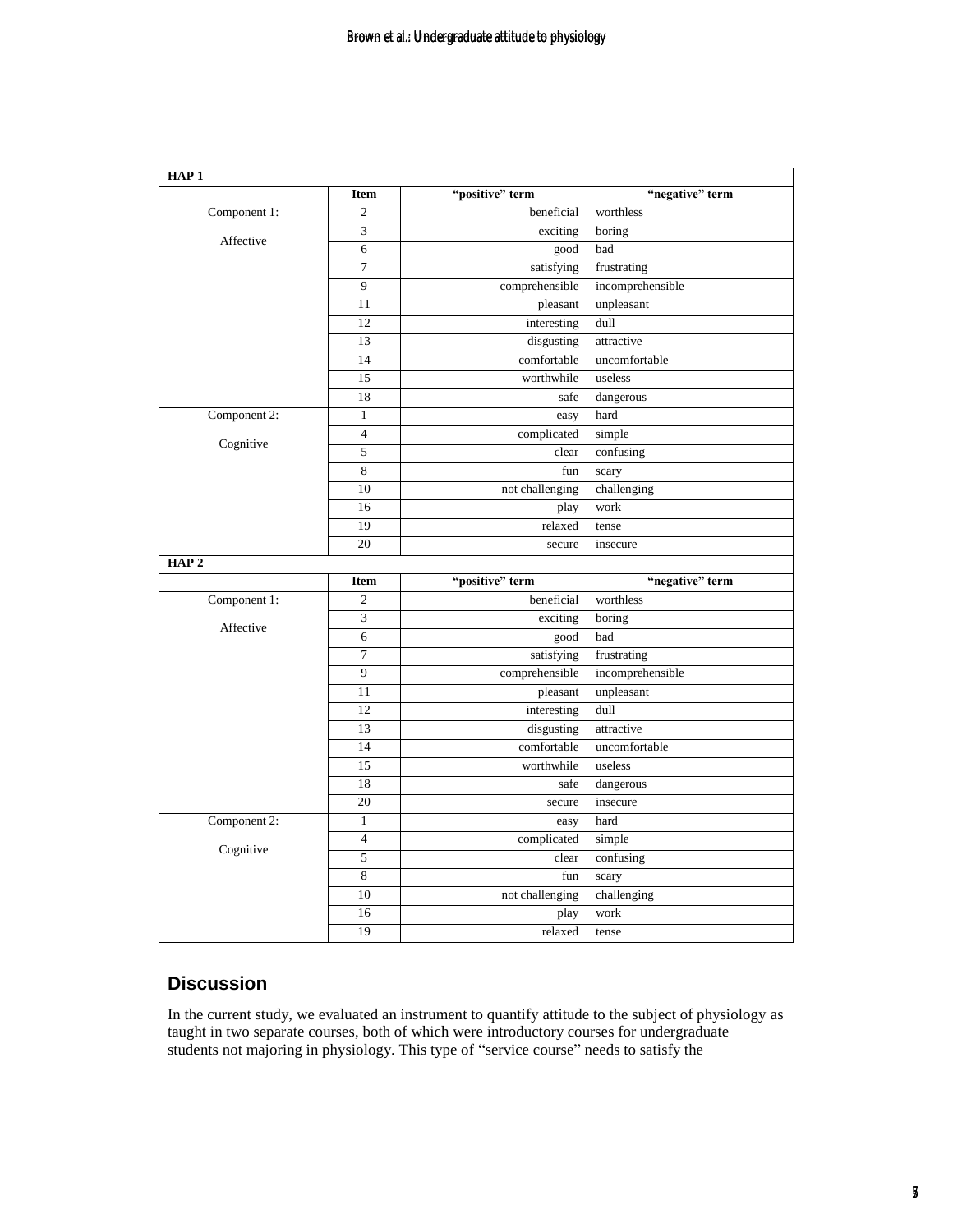requirements of many degree programs while presenting physiology as a relevant and coherent subject. Measuring attitude in this context is unique, and may be a useful adjunct to the evaluation of the student experience. The last thing educators want to see is students scoring high on tests, but thinking that science is depressing, boring or otherwise unpleasant – science courses that promote both content knowledge and a positive attitude toward science are important for students to stay in advanced science programs and to pursue science-related careers (Xu & Lewis 2011). Our initial evaluation of the ASPI used an exploratory factor analysis method consistent with the evaluation of the original ASCI (Bauer 2008), and the two-component solution is consistent with the theoretical structure of attitude.

A semantic differential scale, which required a respondent to express their attitude toward physiology on a scale indicated by polar adjectives, was selected over the typical alternative (for example, asking respondents indicate the level of agreement with a statement) because we were only interested in the respondents' attitude to physiology, and not their attitudes to studying science or simply being at university. Thus another feature of the semantic differential is trying to focus respondents on a very specific attitude object (Gable 1986) – college students are able to distinguish their feelings and performance among the various disciplines, such as chemistry versus biology versus physics (Bauer 2008). Thus, it was important to focus on the single discipline of physiology; however, this study was the first time this instrument had been used in this context. We proposed to use a confirmatory factor analysis technique to further examine the structure of the data obtained with the ASPI.

The HAP 1 and HAP 2 courses were analysed separately, with very similar results for both exploratory factor analyses. The description of components 1 and 2 as affective and cognitive, respectively, was based on the subjective interpretation of the items that loaded onto each component. This was informed by the original evaluation of the instrument (Bauer 2008), and by the subsequent modification and production of the shortened version of the original instrument (Xu & Lewis 2011). Some items identified in the affective component may appear to be more aligned with a cognitive domain (for example, comprehensible – incomprehensible), and some items identified in the cognitive component may appear to be more aligned with an affective domain (for example, relaxed – tense). The position of an item within a component is endorsed by the exploratory factor analysis; however, its overall contribution to the component is open to interpretation. We used Cronbach's alpha coefficient values to quantify the internal consistency of the items contributing to a component, and all values were >0.7, suggesting reasonably good internal consistency. The bipartite view of attitudes requires cognitive and affective responses that can be separated but are not necessarily independent (Fazio & Williams 1986), suggesting that a single instrument may be inadequate. However, attitude also has characteristics such as importance, certainty and accessibility (Visser, Bizer & Krosnick 2006) – this inter-attitudinal structure may connect different sub-constructs of attitudes to one another, and/or to additional underlying psychological constructs, such as values. Therefore, in the current study, the identification of items that may, on interpretation, appear to align with an alternative component may reflect the underlying complex interrelations consistent within attitude.

Although there was considerable similarity between the items that loaded onto components 1 and 2 for HAP 1 and HAP 2, an exception was item 20. This item loaded onto component 2 for HAP 1 (factor loading 0.535), and onto component 1 for HAP 2 (factor loading -0.492). This item achieved factor-loading scores of -0.34, -0.53, 0.23 and 0.29 in the original evaluation, in which Bauer (2008) identified four factors, whereas a process of scale reconstruction and refinement (Xu & Lewis 2011) removed this item altogether. In this refined version of the attitude questionnaire only eight items remained, with items 1, 4, 5 and 10 loading onto the cognitive scale, and items 7, 14, 11 and 17 onto the affective scale. There are some consistencies with this study's findings of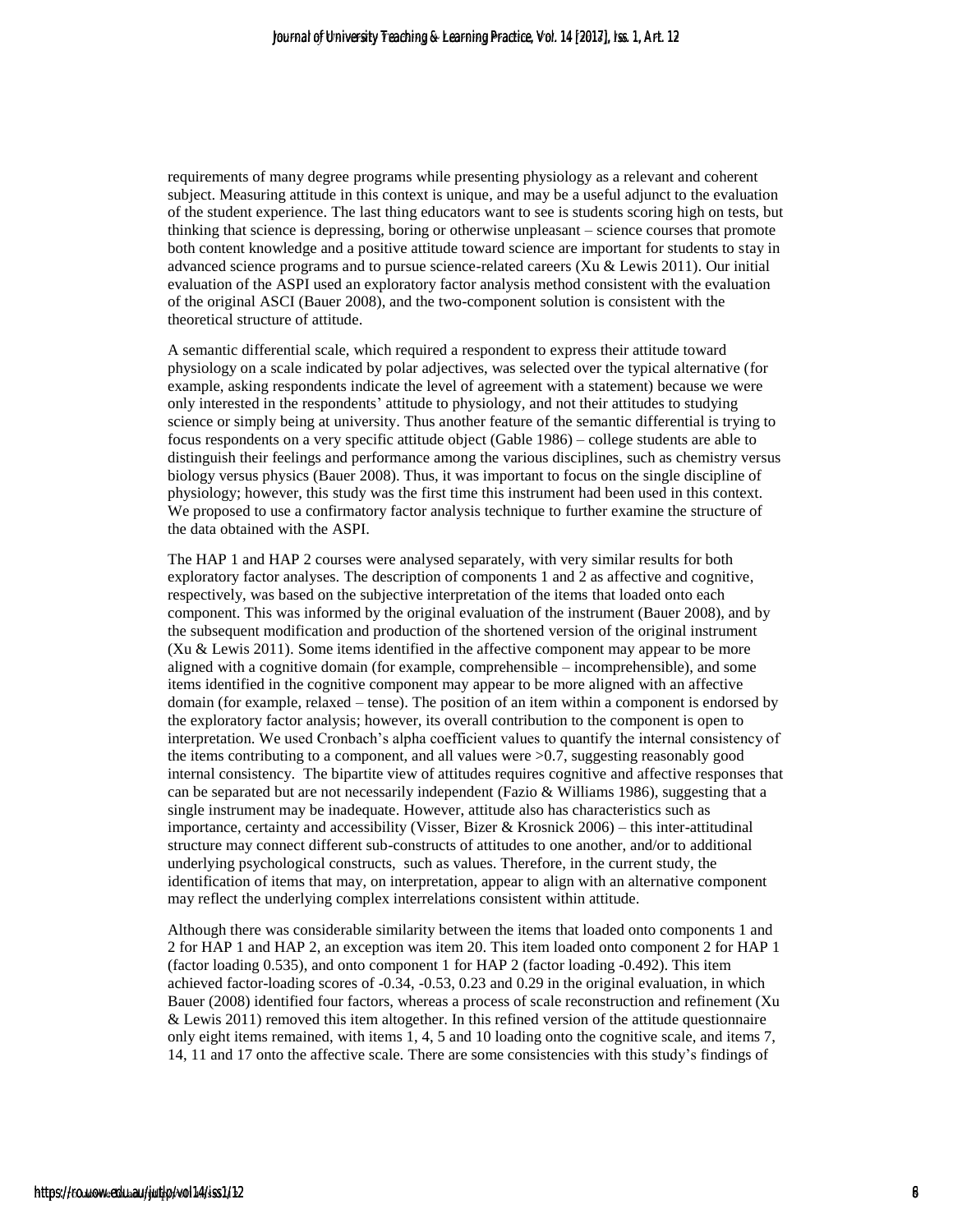our EFA and the eight-item version of the refined attitude questionnaire, with the exception of item 17 (chaotic – organised): this item did not load (factor loading <0.2) onto either of the two components identified in our EFA. Thus we suggest that this anomaly requires further investigation.

In this study, we have grouped several Likert-type items into a survey scale, and calculated a mean score for the scale items. This practice has been recommended (Lovelace & Brickman 2013; Sullivan  $&$  Artino 2013) when attempting to measure less-concrete concepts and a single survey item is unlikely to fully capture the concept being assessed. The exploratory factor analysis technique can provide evidence that the items comprising the scale are sufficiently inter-correlated and that these items, when grouped into a scale, measure the underlying variable. In the current study we used a principle component analysis method of exploratory factor analysis with orthogonal rotation (varimax), consistent with the original evaluation and scale construction of ASCI reported by Bauer (2008). The ASCI was also used in a different study (Brown, Sharma, Wakeling, Naiker, Chandra, Gopalan & Bilimoria 2014), in which a three-factor structure was identified using exploratory factor analysis using the principal axis factoring with the direct oblimin rotation method. The type of rotation used in the current study (varimax) is orthogonal and relies on the assumption that the identified components are independent, whereas the direct oblimin rotation method is oblique and allows components to be correlated with each other. Whether the cognitive and affective components of attitude identified in this study are uncorrelated dimensions is questionable, and should be the subject of further research.

In the current study, a difference between HAP 1 and HAP 2 was identified for both the cognitive and the affective components of attitude, using a parametric Student *t*-test. The choice of a parametric test in preference to a non-parametric test was based on arguments presented elsewhere (Carifio & Perla 2007; Carifio & Perla 2008; Norman 2010; Sullivan & Artino 2013). The differences between HAP 1 and HAP 2 suggested that students on the HAP 2 course had lower scores for both cognitive and affective attitude toward the subject of physiology than those on HAP 1. This may be due to many students perceiving the HAP 2 course as being more difficult and expectations that students understand physiological concepts in more depth; this may negatively affect students who only viewed the course as a hurdle to clear before they embarked on their clinical education. Also, as there was a requirement to pass HAP 1 before undertaking HAP 2, a student's attitude to physiology may have become more negative as they continued to study a topic that was not their chosen program, such as midwifery or paramedicine. University programs that require an understanding of the human body and its physiology, such as nursing, midwifery and paramedicine, often share common introductory courses in anatomy and physiology. These courses may be based around core principles with their origins in biology (Michael, McFarland & Wright 2008; Michael, Modell, McFarland & Cliff 2009); however, there is no firm consensus about the content within an introductory course in physiology (Rathner, Hughes & Schuijers 2013). Students on named degree pathways that focus on health-related topics may fail to engage fully with a generalised human anatomy and physiology course, unless the examples used to demonstrate core principles are more explicit; this may contribute to the lower attitude scores recorded in the HAP 2 course (Freedman 1997). We suggest that the ASPI could be used to regularly measure students' attitudes to physiology, giving the course instructor insight into the effects of their curriculum on their students' attitudes.

Pedagogies that improve the attitudes of some learners, particularly when their learning involves hands-on experiences, has led to recommendations that simulation is well suited to small groups of learners studying health sciences (Levett-Jones, Andersen, Reid-Searl, Guinea, McAllister, Lapkin, Palmer & Niddrie 2015). However, simulations are often conducted in large groups, with few students playing an active role and most observing; this may engage the active student, but the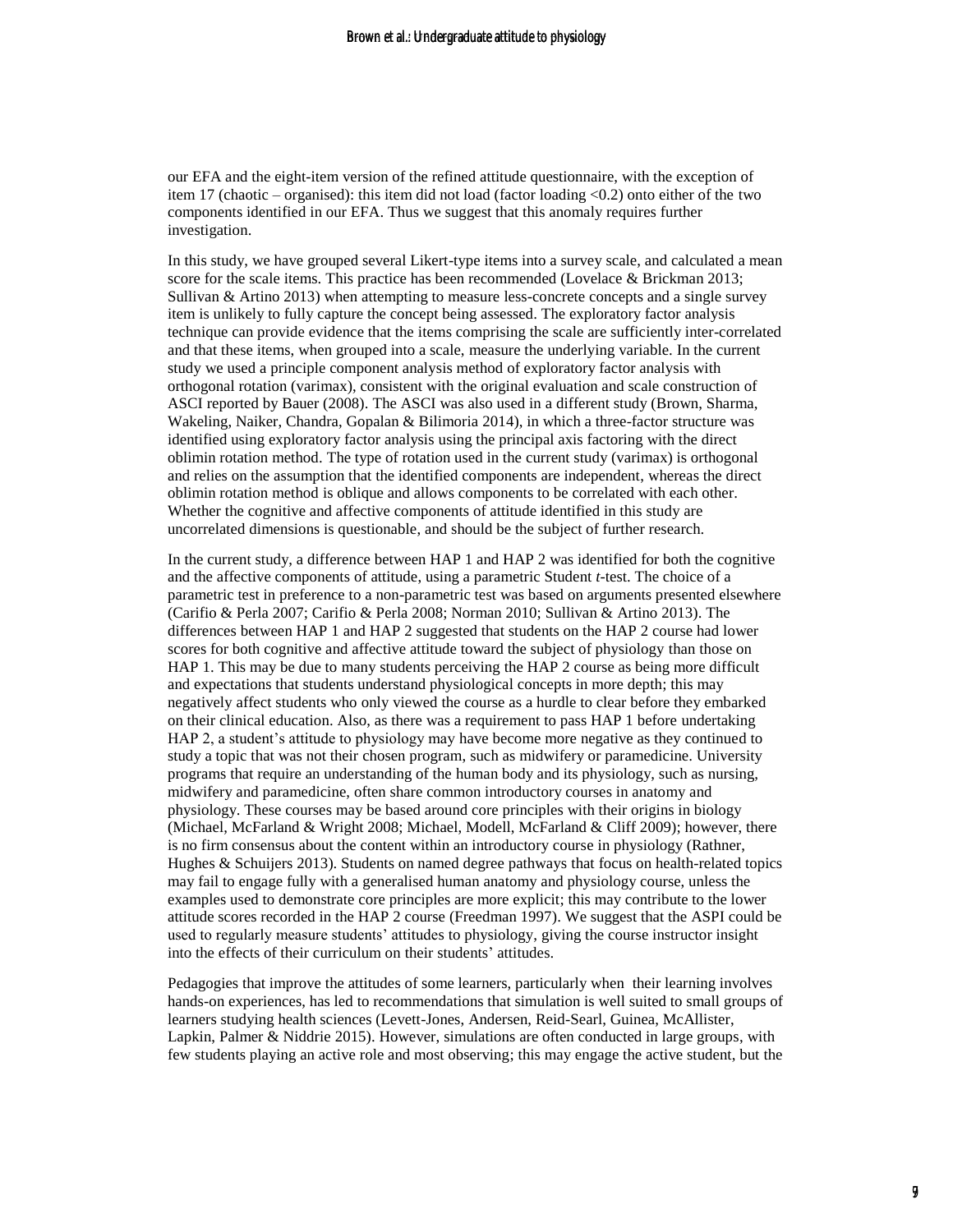passive observer may feel disconnected and leave with a more negative attitude. A predominantly negative attitude towards puzzles designed to enhance learning in human anatomy and physiology was reported by Stetzik, Deeter, Parker and Yukech (2015), in contrast to others' claims that students find puzzle-based learning fun. A laboratory component is often developed to provide students the opportunity to be engaged in a research-based laboratory and perform analytical techniques in human physiology; these classes can promote both independent thinking and positive attitudes to learning physiology (Rivers 2002). However, in the current study, each course only had two designated laboratory-based practical sessions, in part because the clinical skills these students required to perform their roles as health professionals were taught in other courses. This may have negatively affected the students' attitude to physiology, as they may have perceived the courses to be too theoretical and not "hands on" enough.

A students' attitude can also be negatively affected if there is a disproportionate relation between the degree of perceived effort required to pass an assessment and the credit received for passing it, or if an assessment challenges the learning of the student in unfamiliar ways. Students often emphasise scores achieved in summative assessments, as performance in these assessments may be the decisive factor in a students' progression (Lin, Liang & Tsai 2012); thus it is likely that performance in assessments was likely to affect measures of students' attitudes in this investigation. However, in the current study, data was collected before any assessments to avoid the impact of these events on attitude, and therefore we can only speculate on the effect of assessment on our students' attitude to the subject of physiology.

### **Conclusion**

This is the first study to attempt to measure attitudes to the subject of physiology using the ASPI instrument. The exploratory factor analyses strongly suggested the likelihood of two underlying components in the instrument; these have been described as affective and cognitive, these terms being consistent with the theoretical structure of attitude. We suggest that the ASPI can be used to quantify both affective attitude and cognitive attitudes to the subject of physiology in undergraduate health-science students.

### **References**

Alkhasawneh, I M, Mrayyan, M T, Docherty, C, Alashram, S & Yousef, H Y 2008. Problem based learning (PBL): assessing students' learning preferences using VARK. *Nurse Education Today*, 28(5), pp.572-579.

Abdullah, M, Mohamed, N & Ismail, Z 2009. The effect of an individualized laboratory approach through micro-scale chemistry experimentation on students' understanding of chemistry concepts, motivation, and attitudes. *Chemistry Education Research and Practice*, 10, pp.53-61.

Akl, E A, Sackett, K M, Erdley, W S, Mustafa, R A, Fiander M, Gabriel, C & Schünemann, H 2013. Educational games for health professionals. *Cochrane Database of Systematic Reviews*, Art. No.: CD006411. doi: 10.1002/14651858.CD006411.pub3.

Bagozzi, R & Burnkrant, R 1979. Attitude Measurement and Behaviour Change: a Reconsideration of Attitude Organization and Its Relationship to Behaviour. *Advances in Consumer Research*, 6, pp.295-302.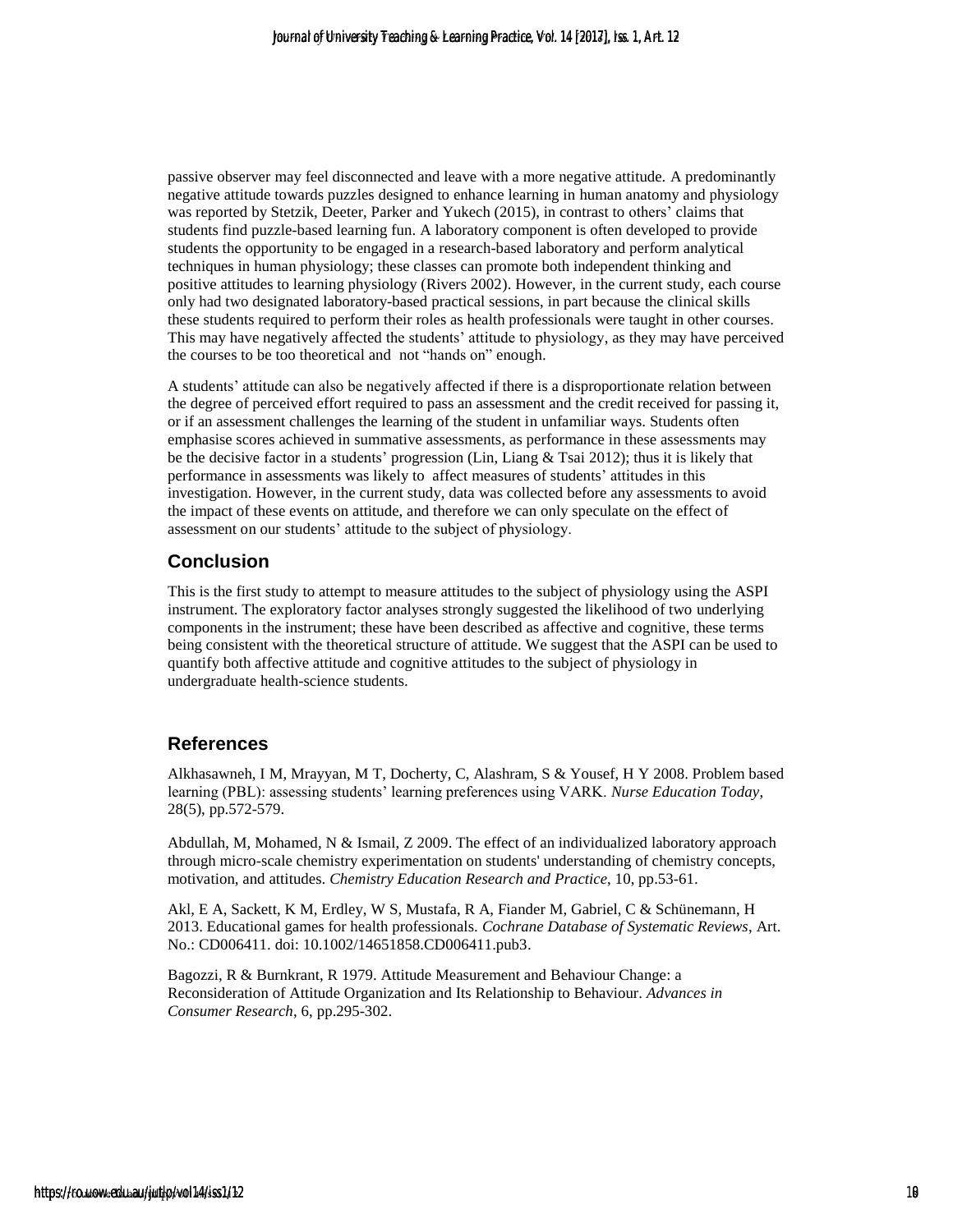Barbera, J, Adams, W, Wieman, C & Perkins, K 2008. Modifying and validating the Colorado Learning Attitudes about Science Survey for use in chemistry. *Journal of Chemical Education*, 85(10), pp.1435-1439.

Bauer, C 2008. Attitude towards chemistry: A semantic differential instrument for assessing curriculum impacts. *Journal of Chemical Education*, 85(10), pp.1440-1445.

Berg, C 2005. Factors related to observed attitude change toward learning chemistry among university students. *Chemistry Education Research and Practice*, 6(1), pp.1-18.

Brown, S, Sharma, B, Wakeling, L, Naiker, M, Chandra, S, Gopalan, R & Bilimoria, V 2014. Quantifying attitude to chemistry in students at the University of the South Pacific. *Chemistry Education Research and Practice*, 15(2), pp.184-191.

Carifio, J & Perla, R 2008. Resolving the 50-year debate around using and misusing Likert scales. *Medical Education*, 42, pp.1150-1152.

Carifio, J & Perla, R 2007. Ten common misunderstandings, misconceptions, persistent myths and urban legends about Likert scales and Likert response formats and their antidotes. *Journal of Social Sciences*, 3(3), pp.106-116.

Fazio, R & Williams, C 1986. Attitude accessibility as a moderator of attitude-perception and attitude-behavior relation: An investigation of the 1984 presidential election. *Journal of Personality and Social Psychology*, 51, pp.505-514.

Freedman, M 1997. Relationships among laboratory instruction, attitude toward science, and achievement in science knowledge. *Journal of Research in Science and Teaching*, 34(4), pp.343- 357.

Gable, R 1986. *Instrument Development in the Affective Domain*. Kluwer-Nijhoff Publishing, Boston.

Heredia, K & Lewis, J 2012. A Psychometric Evaluation of the Colorado Learning Attitudes about Science Survey (CLASS) for Use in Chemistry. *Journal of Chemical Education*, 89(4), pp.436- 441.

Koponen, J, Pyorala, E & Isotalus, P 2012. Comparing three experiential learning methods and their effect on medical students' attitudes to learning communication skills. *Medical Teaching*, 34, pp.e198-e207.

Levett-Jones, T, Andersen, P, Reid-Searl K, Guinea, M, McAllister, Lapkin, S, Palmer, L & Niddrie, M 2015. Tag team simulation: An innovative approach for promoting active engagement of participants and observers during group simulations. *Nurse Education and Practice*. Viewed at http://dx.doi.org/10.1016/j.nepr.2015.03.014.

Lin, Y, Liang, J & Tsai, C 2012. Effects of different forms of physiology instruction on the development of students' conceptions of and approaches to science learning. *Advances in Physiology Education*, 36, pp.42-47.

Lovelace, M & Brickman, P 2013. Best practices for measuring students' attitudes toward learning science. *CBE – Life Sciences Education*, 12, pp.606-617.